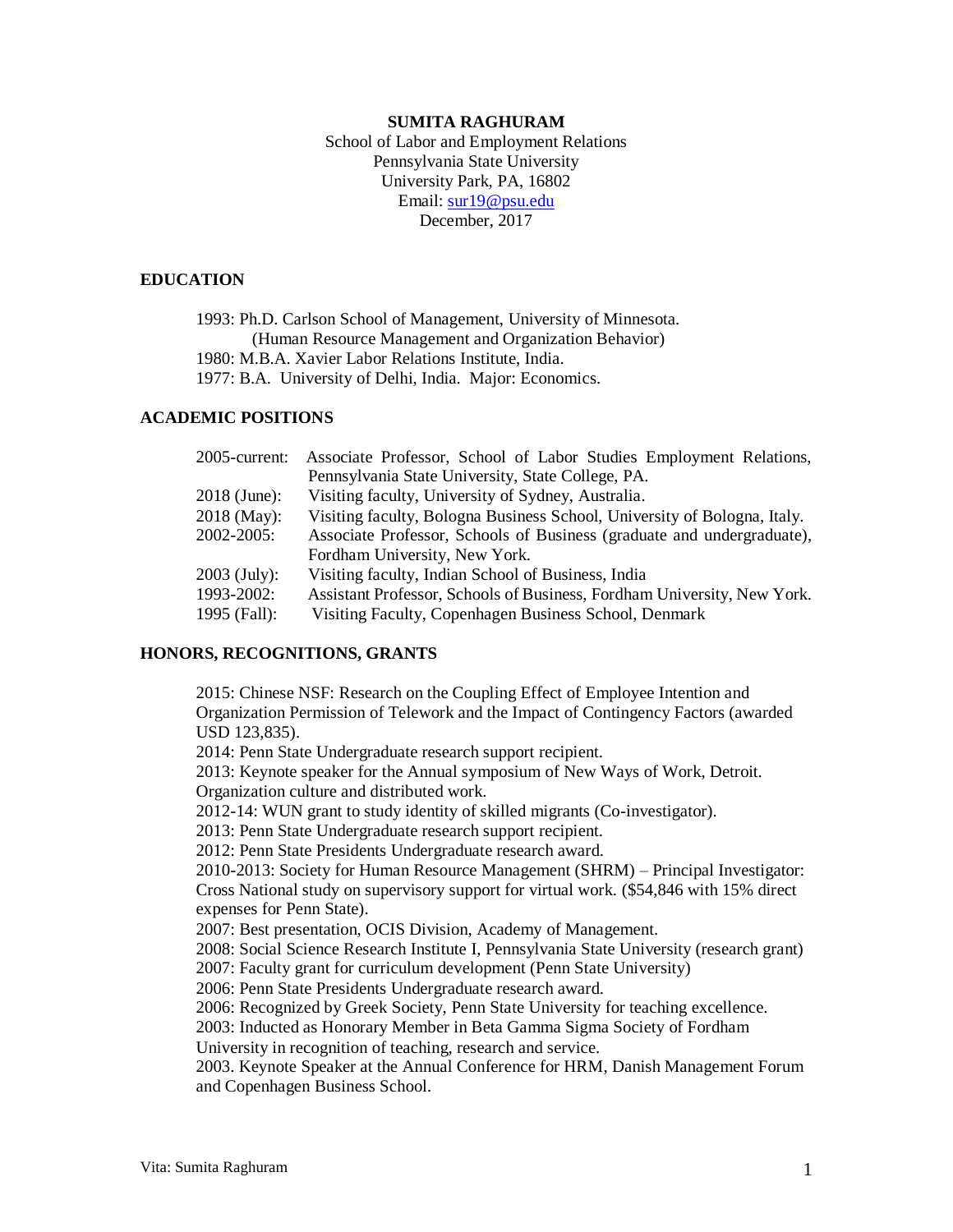2002-2006: Society for Human Resource Management (SHRM) Principal Investigator: Human Resource Management in Virtual Systems: Cross cultural differences. 1997: Society for Human Resource Management (SHRM) for research on Human Resource Management in Virtual Systems. 1997-2003: Management Systems Department, Fordham University, for research on

Human Resource Management in Virtual Systems. 1990: Training and Development Research Center, Department of Vocational Education, University of Minnesota for Dissertation research.

# **PUBLICATIONS**

#### **Journal articles**

- Alipour, K., Mohammed, S. & Raghuram, S. (in press). Differences in the valuing of power among team members: A contingency approach toward examining the effects of power values diversity and relationship conflict. *Journal of Business and Psychology*. DOI 10.1007/s10869-017-9488-7
- Raghuram, S., Gajendran, R., Liu, H. & Somaya, D. (2017). Boundaryless LMX: Examining LMX's impact on external career outcomes and alumni goodwill. *Personnel Psychology*, 70, (2), 399–428.
- Raghuram, S., Brewster, C., Chen, X., Farndale, E., Gully, S., & Morley, M. (2017). On theory, technique and text: guidelines and suggestions on publishing International Human Resource Management Research. *International Journal of Human Resource Management*, 28 (12), 1640-1660.
- Farndale, E., Raghuram, S., Gully, S., Liu, H., Phillips, J., & Vidovic, M. (2017). A vision of international human resource management research. *International Journal of Human Resource Management*, 28(12).
- Farndale, E., Biron, M., Briscoe, D.R., & Raghuram, S. (2015). A Global Perspective on Diversity and Inclusion in Work Organisations, *International Journal of Human Resource Management*, 26, 6, 677-687.
- Raghuram, S. (2014). Telecommuting in India: Pitfalls and possibilities. *South Asian Journal of Human Resource Management,* 1(2), 207-220*.*
- Raghuram, S. & Fang. D. (2014). Telecommuting and the role of supervisory power in China**.** *Asia Pacific Journal of Management,* 31, 523–547.
- Jepsen, D.M., Sun, J., Budhwar, P.S., Klehe. U., Krausert, A., Raghuram, S., Valcour, M. (2013). International academic careers: personal reflections, *International Journal of HRM*, 25 (10) 1309-1326.
- Raghuram, S. (2013)*.* Identities on Call*:* Impact of impression management on Indian call agents' identities. *Human Relations.* 66 (11) 1471–1496.
- Raghuram, S. (2011). Organizational identification among young software professional in India. *International Journal of Human Resource Management, 22, 3913-3928*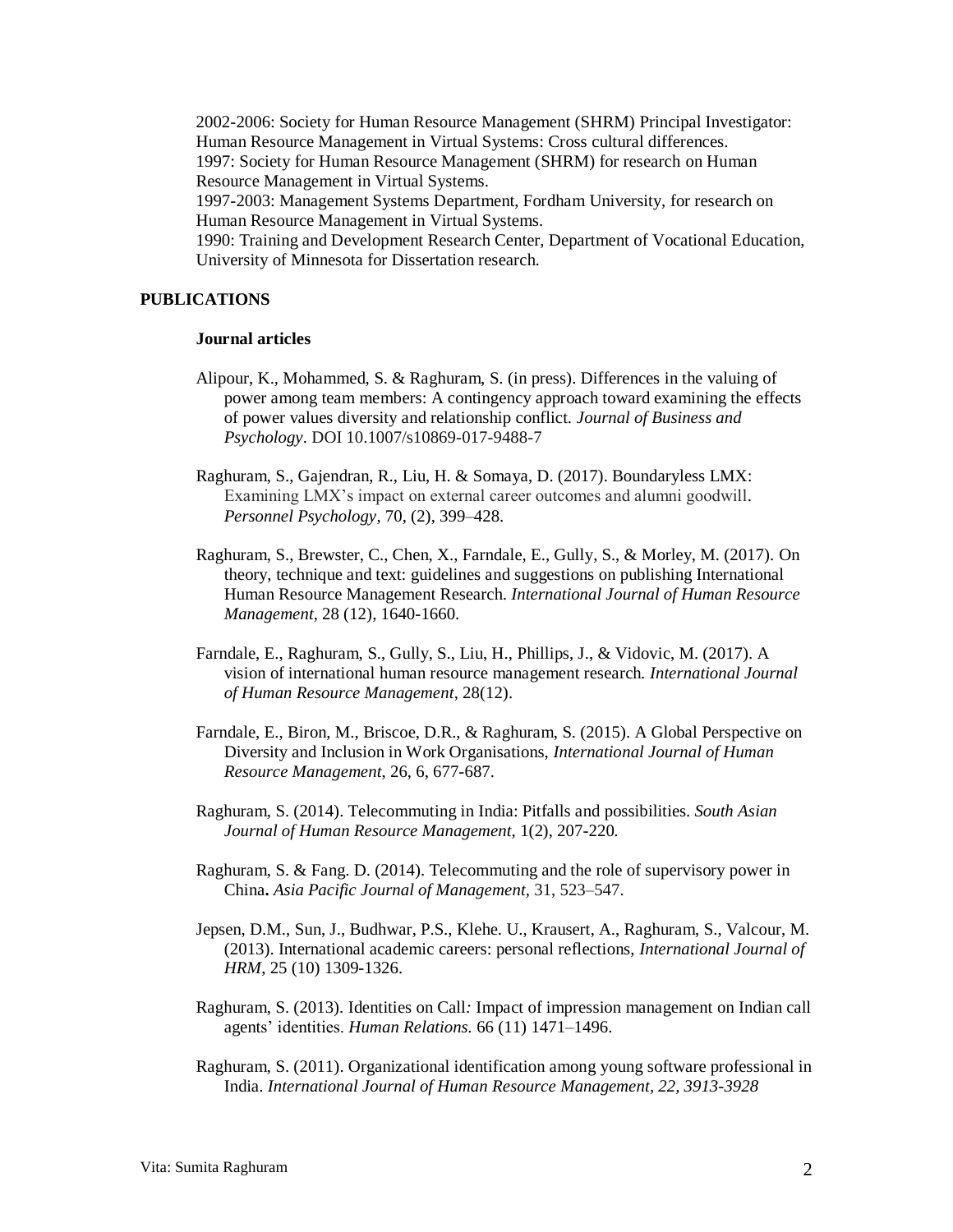- Golden, T.D. & Raghuram, S. (equal authorship) (2010). Knowledge sharing among virtual workers. *Journal of Organizational Behavior,* 31, 1061–1085*.*
- Raghuram, S., Tuertcher, P., & Garud, R. (2010). Mapping the field of virtual work: A co-citation analysis. *Information Systems Research,* 4, 983-999.
- Raghuram, S. (2009). Outsourcing in India: Past present and future. *Journal of Asia Business Studies,* Fall, 56-57.
- J. Schneider, Dowling, M. and Raghuram, S. (2007). Empowerment as a success factor in startup companies, *Review of Managerial Science*, 1, 167-184.
- Raghuram, S. (2006). Individual effectiveness in outsourcing. *Human Systems Management Journal,* 25, 127-133.
- Raghuram, S., & Wiesenfeld, B. (2004). Stress and work-family conflict among virtual workers. *Human Resource Management, 43, 259-277*
- Raghuram, S., Wiesenfeld, B. & Garud, R. (2003). Technology enabled work: The role of self-efficacy in determining telecommuter adjustment and structuring behavior. *Journal of Vocational Behavior, 63, 180-198.*
- Raghuram, S., Wiesenfeld, B., Garud, R. & Gupta, V. (2001) Factors contributing to virtual work adjustment. *Journal of Management,* 27, 383-405.
- Raghuram, S. London, M. & Larsen, H. (2001). Flexible employment practices in Europe: Country versus culture*, The International Journal of Human Resource Management,* 12, 738-753*.*
- Wiesenfeld, B., Raghuram, S., & Garud, R. (2001). Organizational identification among virtual workers: The role of need for affiliation and perceived support. *Journal of Management,* 27, 213-229.
- Wiesenfeld, B. & Raghuram, S. & Garud R. (1999). Communication modes as determinants of organizational identity in a virtual organization. *Organization Science, 10, 777-790.*
- Raghuram, S., Garud, R., & Wiesenfeld, B. M. (1998). Telework: managing distances in a connected world. *Strategy and Business*, 7-9.
- Larsen, H.H., London. M., Weinstein, M. & Raghuram S. (1998). High flyer management development programs: Organization rhetoric or self-fulfilling prophecy? *International Studies of Management & Organization,* 28 (1) 64-90*.*
- Raghuram, S. (1996). Knowledge creation in the telework context. *International Journal of Technology Management,* 11, 859-870*.*
- Dunbar, R., Garud, R., & Raghuram S. (1996). A frame for deframing in strategic analysis, *Journal of Management Inquiry,* 5 (1) 23-34. Won award for the best paper in *Journal of Management Inquiry - Volume 5*.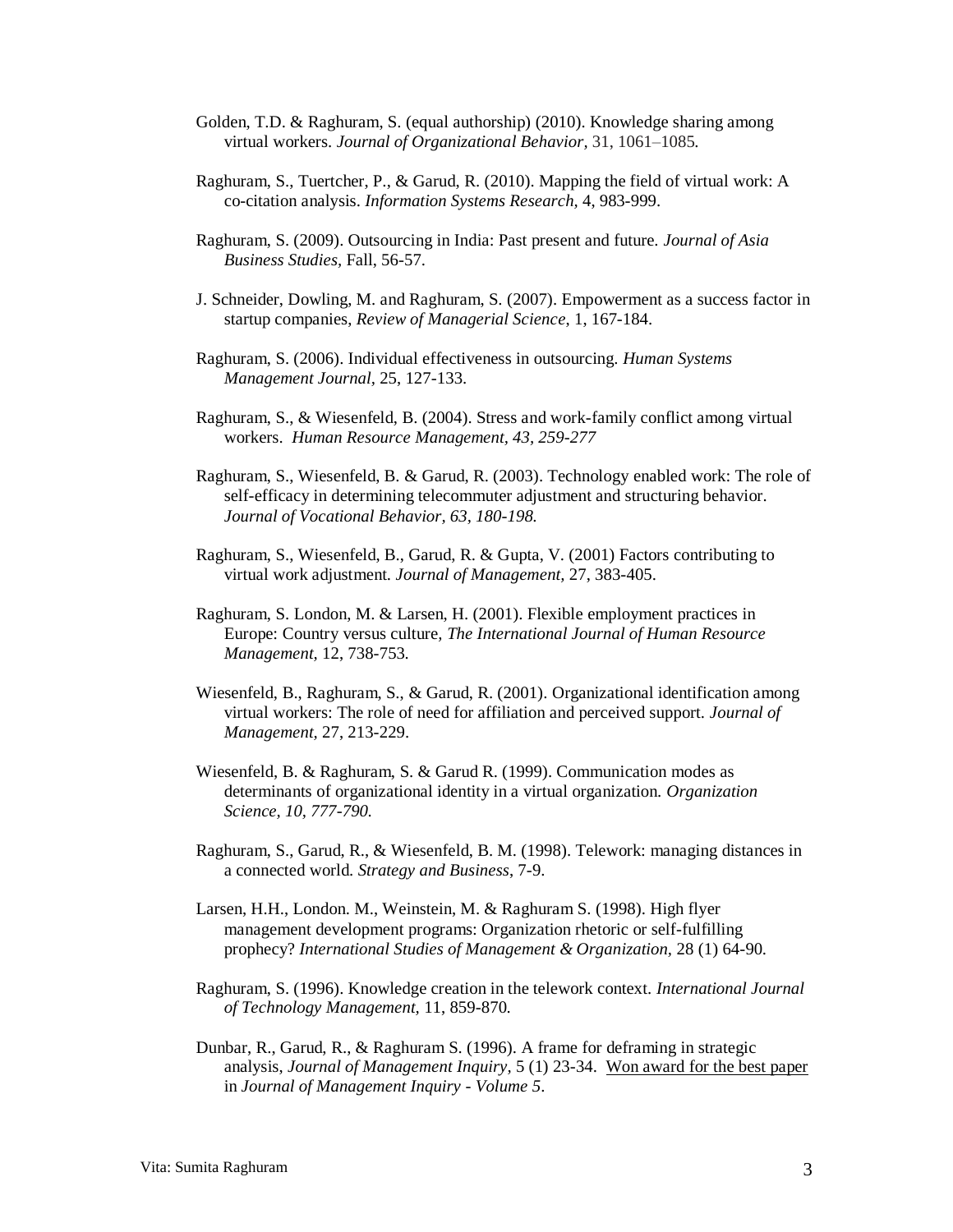- Garud, R., Dunbar, R., & Raghuram S. (1996). Run, rabbit, run! *Journal of Management Inquiry,* 5 (2), 168-175.
- Raghuram, S. & Arvey, R.D. (1994). Business strategy links with staffing and training practices. *Human Resource Planning Journal,* 17 (3) 55-73.
- Raghuram, S. (1994). Linking staffing and training practices with business strategy: A theoretical perspective. *Human Resource Development Quarterly,* 5 (3), 237-252.

#### **Book Chapters and White Papers**

- Raghuram, S. (2013). Organization culture and distributed work. White Paper for *New Ways of Working.*
- Raghuram, S. (2001). Cultural frames and values affecting employment practices. In *How People Evaluate Others in Organizations,* ed. Manuel London. (Publisher: Lawrence Erlbaum), 279-294.
- Wiesenfeld, B.M., Raghuram, S., & Garud, R. (1999). Managers in a virtual context: The experience of self-threat and its effects on virtual work organizations. In *Trends in Organizational Behavior*, ed. C.L. Cooper & D. Rousseau, 6, 31-34.
- Raghuram, S. & Garud, R. (1996). Vicious and virtuous facets of workforce diversity. In *Selected Research on Workteam Diversity;* ed. Ruderman, M.N., Hughes-James, & Jackson, S.E. (Publisher: APA and Center for Creative Leadership), 155-178.
- Arvey, R.D., Azevedo, R.E., Ostgaard, D.J. & Raghuram, S. (1996). The implications of a diverse labor market on human resource planning. In *Human Resource Strategies for Managing Diversity*, ed. Ellen E. Kossek and Sharon Lobel, 51-73.
- Bird, A., Beechler, S. & Raghuram, S. (1993). Linking business strategy and human resource management practices in multinational corporations. *Advances in International and Comparative Management* (JAI), ed. Prasad and Peterson, 8, 199- 216.

#### **Works in progress**

- Raghuram, S., Hill, N.S., Maruping, L., & Gibbs, J. Virtual Work: Bridging Research Clusters. Proposal accepted *Academy of Management Annals*.
- Garud, R., Quy H., Parmar, R. & Raghuram, S. Managing skill obsolescence in the age of big data.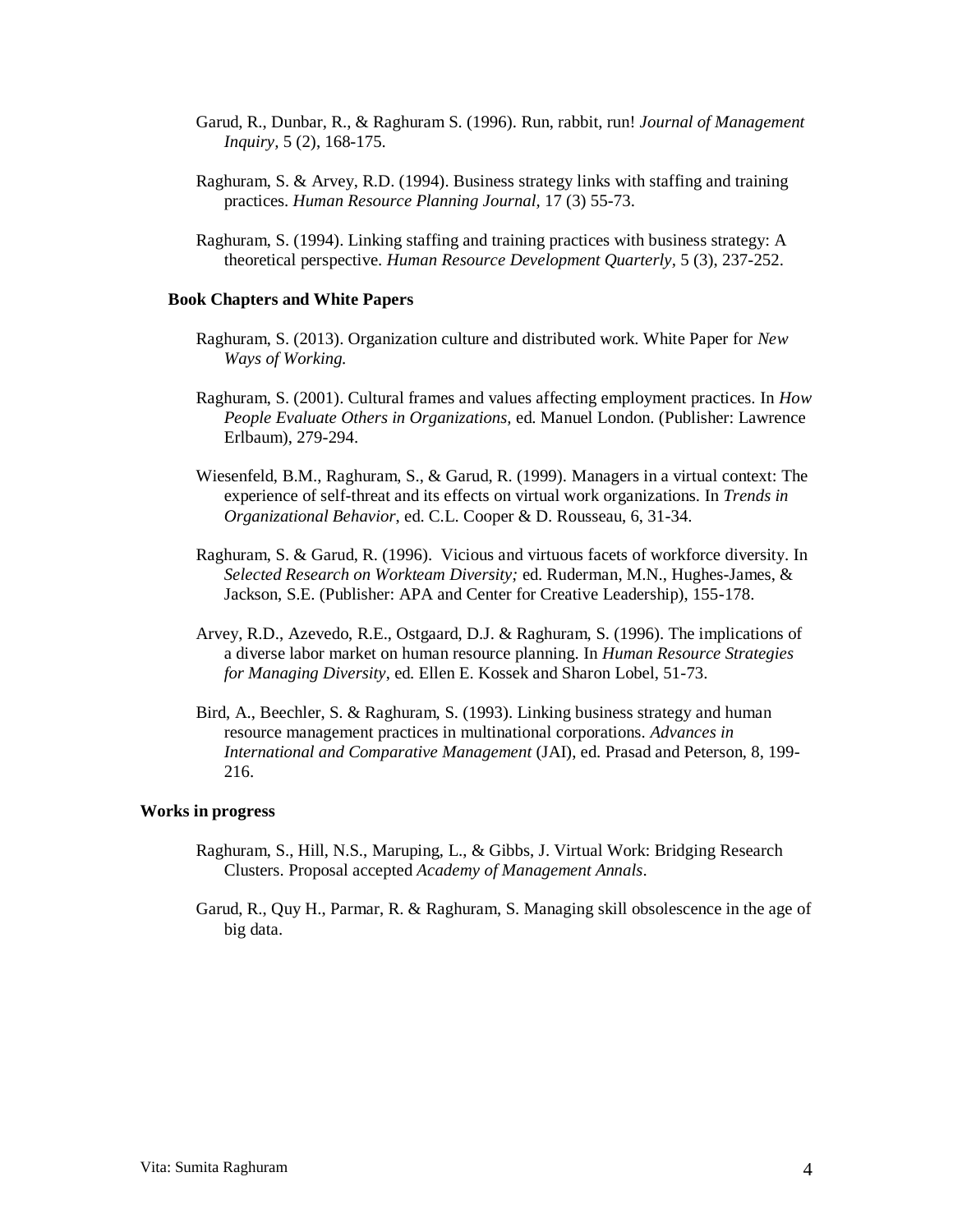#### Conference Proceedings

- Raghuram, S., Wiesenfeld, B. & Garud, R. (2000). Adjustment to telecommuting: Role of self-efficacy and structuring behavior. *Best Paper Proceedings, Annual Academy of Management, Toronto* – Refereed Proceedings.
- Bird, A., Beechler, S. & Raghuram, S. (1992)*.* Links between business strategy and human resource practices in U.S. based Japanese subsidiaries: An empirical investigation. *Proceedings, Association of Japanese Business Studies Conference, Denver, 97-105.*

# Chaired/ Organized sessions

- Raghuram, S. & Hill, N.S. (2017). Co-chairs for Symposium Virtual Work: Crossing Boundaries. *Annual Academy of Management Meeting, 2017,* Atlanta.
- Raghuram, S. (2015). Distributed work: Why context matters? Panel Symposium Organizer and Chair, *Annual Academy of Management Meeting*, 2015, Vancouver.
- Raghuram, S. (2014). Bridging the cultural divide of teaching and learning. Organizer and chair for a Professional Development Workshop at *IACMR* conference, June 2014, Beijing.
- Raghuram, S. & Jepsen, D. (2013). Where in the World? A Guide to International Academic Sabbaticals. Organizer and Co-chair for a Professional Development Workshop, *Academy of Management Meeting*, August 2013, Orlando.
- Raghuram, S., Larsen, H.H., & Sun, J. (2011). The perfect class: Teacher-student expectations across cultures. Organizer and Co-chair *PDW at the Academy of Management*, San Antonio, TX.
- Raghuram, S. & Tuertcher, P. (2009). Co-chairs for symposium on Virtual Work: Paths taken and to be taken, *Academy of Management Conference, Chicago*, OB and OCIS divisions.
- Raghuram, S, & Wiesenfeld, B. (2004) Co-chairs and organizers for symposium selected as All Academy Showcase Symposium on Creating Actionable Knowledge in a Virtual Work Context. *Academy of Management Conference, New Orleans.*
- Raghuram, S. & Wiesenfeld, B. (1997). Co-chairs for symposium on Telework and Virtual Organizations. Annual *Academy of Management Conference,* Boston.
- Raghuram, S. & Wiesenfeld, B. (1997). Co-chairs for symposium on Reconceptualizing Human Resource Management, *Annual Society for Industrial & Organizational Psychology* meeting, St. Louis.

# Conference Presentations

Raghuram, S. (2017) A Guide to International Visiting and Sabbatical Positions – Symposium panel member, *Annual Academy of Management Meeting,* Atlanta*.*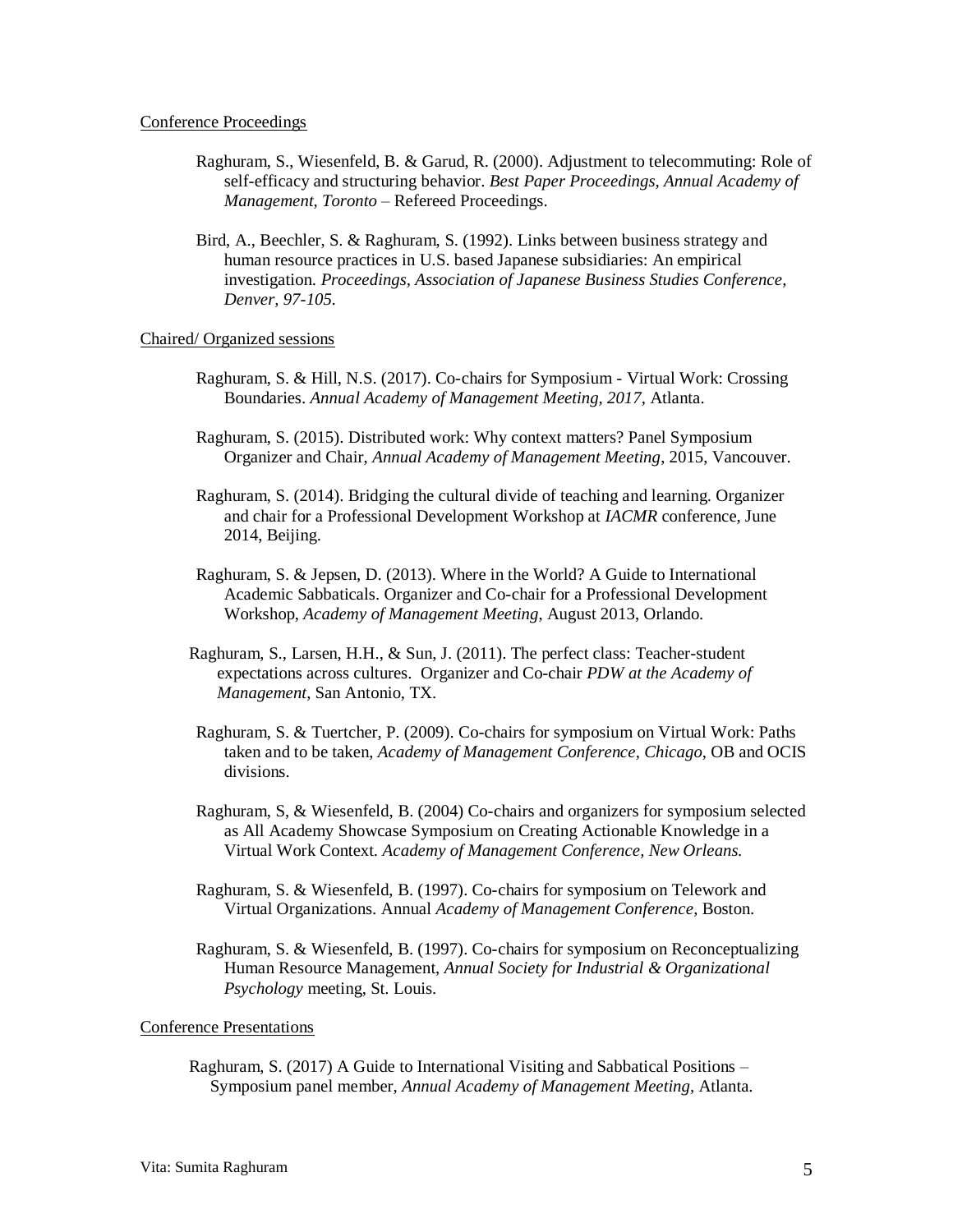- Raghuram, S. & Gajendran, R. (2017). Human and Social Capital for Predicting Early Career Success. *Industry Studies Association*, Washington D.C.
- Raghuram, S. (2016) A Guide to International Visiting and Sabbatical Positions Symposium panel member, *Annual Academy of Management Meeting,* Los Angeles*.*
- Gajendran, R. & Raghuram, S. (2016) LMX and Employee Performance in Teleworking Leader‐Member Dyads, *Annual Meeting Work Family Research Network,* Washington DC.
- Liu, H., & Raghuram, S. (2015) Psychological profiles and voluntary turnover: A personcentered approach. *Annual Academy of Management Meeting*, Vancouver.
- Gajendran, R. & Raghuram, S. (2015) Leadership and member effectiveness in virtual organizations. *Annual Academy of Management Meeting*, Vancouver.
- Alipour, K., Mohammed, S., & Raghuram, S. (2015) The Influence of Power Values Diversity on Team Performance. *SIOP Meeting*, Philadelphia.
- Raghuram, S., Gajendran, R., & Liu, H. (2014). Leader member relations and post turnover attitudes of employees. *Annual Academy of Management Meetings*, Philadelphia, 2014.
- Raghuram, S., Gajendran, R., & Zhang, Z. (2014). Impact of supervisory power on their telecommuting subordinates' performance in China. *International HRM conference*, Beijing, June 2014.
- Raghuram, S. & Li, L. (2014). Employment outcomes when family makes career choices. Paper in Symposium titled Cross-national Work-Life Research accepted at *Work Family Research Network Annual Meeting*, June 2014, New York.
- Gajendran, R. & Raghuram, S. (2013). Leader Member Remoteness and Job Performance. Symposium presentation (chosen as showcase symposium) at *Academy of Management Meeting*, August 2013, Orlando.
- Raghuram S. & Liu, H. (2013). Can We Get You to Stay? Organization Identification Contagion and Employee Turnover. *Academy of Management Meeting*, August 2013, Orlando.
- Raghuram S. & Liu, H. (2013). Effect of peer identification and job challenge on voluntary turnover. *European Academy of Management Meeting* in Istanbul, June, 2013.
- Raghuram S. & Liu, H. (2013). Leader member perception of organizational identification and member turnover presented at *Society for Industrial and Organizational Psychology*, 2013, Houston.
- Raghuram S. (2012). Presentation in PDW on International Academic Careers at the *Academy of Management Meetings* in Boston, 2012.

Raghuram, S. (2011). Virtual work in China. *Industry Studies Association,* Pittsburgh.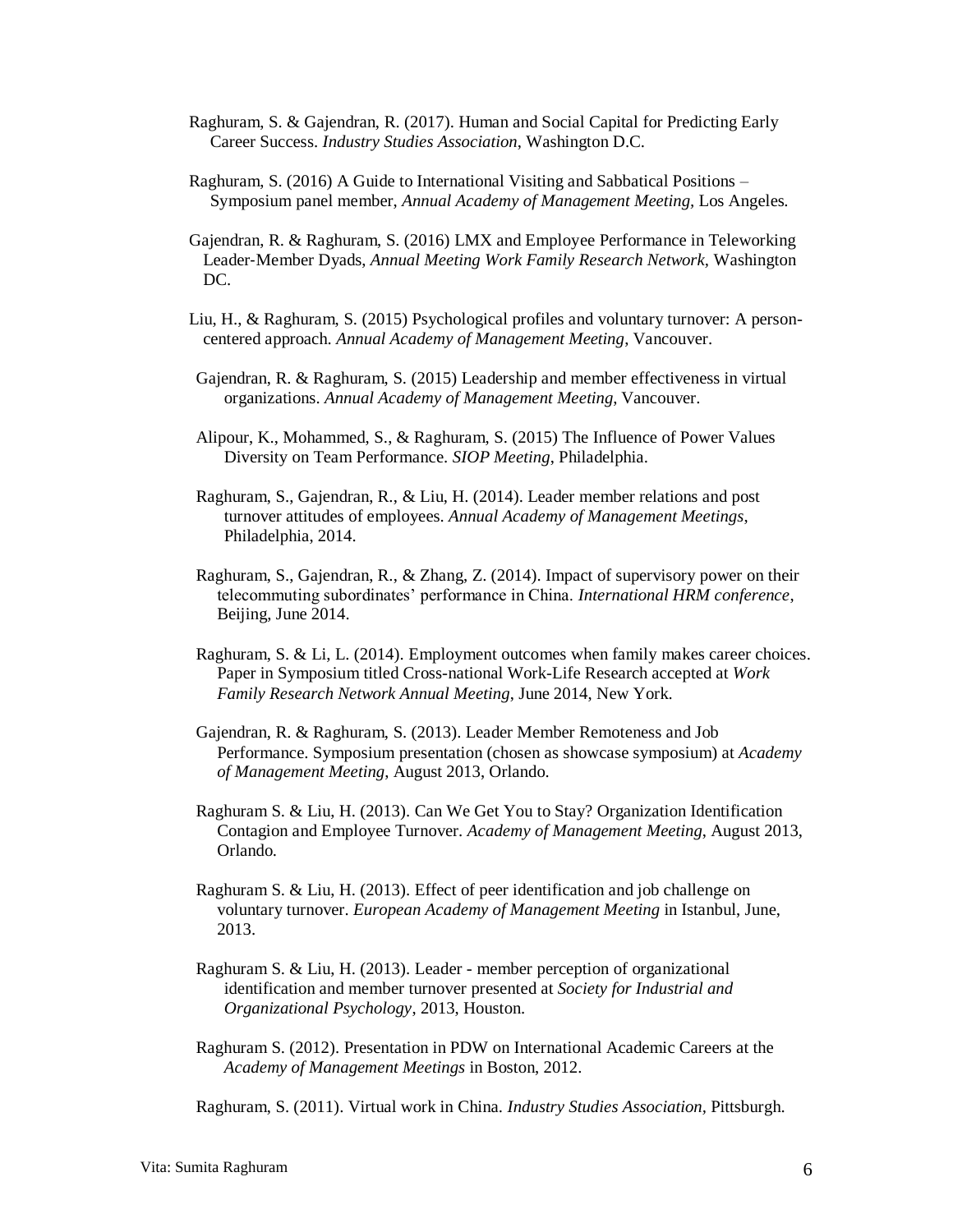- Raghuram, S. (2010). Virtual Teams: A review and future directions. *Society for Industrial and Organizational Psychology*, Atlanta.
- Raghuram, S. (2009). HRM practices in the IT sector of India. Annual *Sloan Industries Conference, Chicago*.
- Raghuram, S. & Golden, T.D. (2008). Knowledge sharing among virtual workers*.* Annual *Academy of Management Meetings, Los Angeles.*
- Raghuram, S. (2008). Cases on HRM practices in India. Annual *HRIR Teaching Conference, University of Minnesota.*
- Raghuram, S. (2007). Symposium paper: Shifting identities of call agents. Annual *Academy of Management Conference, Philadelphia*
- Raghuram, S. and Tuertcher, P. (2007). Mapping the field of virtual work. Annual *Academy of Management Conference, Philadelphia.* Won the best Visual presentation award.
- Raghuram, S. (2007). Waltzing across identities. *European Group for Organization Studies (EGOS), Vienna.*
- Raghuram, S. (2006). Mandatory vs. Voluntary Virtual Work some empirical results. *European Group for Organization Studies (EGOS) Conference, Bergen*.
- Raghuram, S. (2005). Formation of Organizational Commitment in a New Venture: A longitudinal analysis. Annual *Academy of Management Conference, Hawaii.*
- Raghuram, S. (2005). Threats to Identity: Study of Call Center Employees. Paper presented at *European Group for Organization Studies Conference, Berlin*.
- Raghuram, S. & Prasad, T.G.C. (2003). Human Resource Management as a Strategic Partner in Organizational Evolution. Presented at the *Southern Management Association Meeting*, Florida.
- Raghuram, S. & Wiesenfeld, B. (2002). Stress and Work-family conflict among virtual workers. Presented at the *Annual Academy of Management Meetings, 2002, Denver.*
- Raghuram, S., Wiesenfeld, B., & Garud, R. (2000). Adjustment to Telecommuting: Role of Self efficacy and structuring. Presented at *Annual Academy of Management Conference, Toronto.*
- Wiesenfeld, B., Raghuram S., & Garud, R. (2000). Organizational Identification and Employees' Virtual Status. Presentation in a showcase symposium "Time Use, Flexibility, and Identity: Challenging Traditional Schedules and Career Structures in Organizations," in Annual *Academy of Management Conference, Toronto.*
- Raghuram, S., Wiesenfeld, B., & Garud, R. (1999). Factors contributing to success of teleworkers. Presented at Annual *Academy of Management Conference, Chicago.*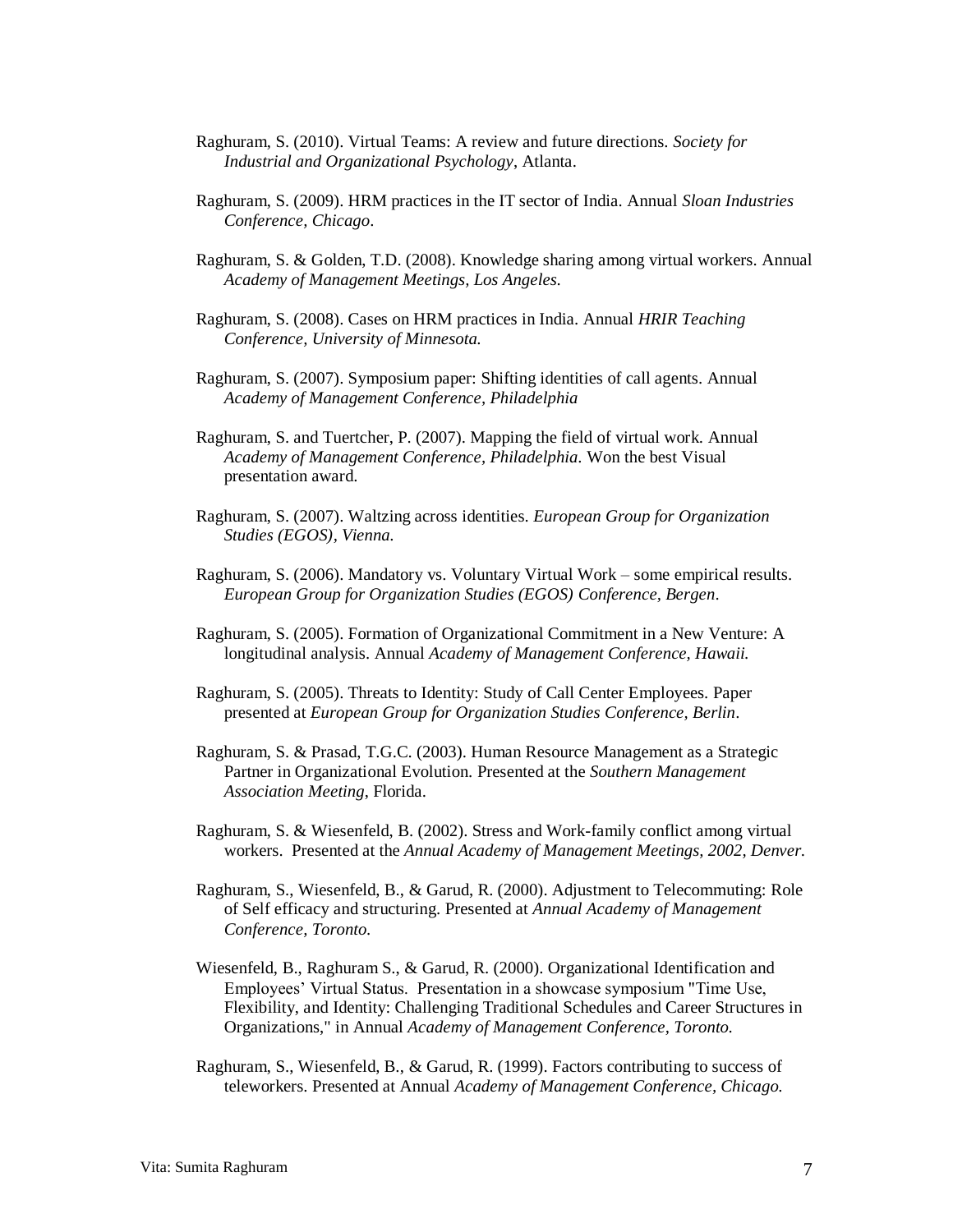- Raghuram, S. (1999) Employment Flexibility in Europe and India. Presented at the *Conference Board* Conference on Work-Life Initiatives in a Global Context, New York.
- Raghuram, S. (1998). Human resource practices as predictors of telework in Europe. Presented at Annual *Academy of Management Conference, San Diego.*
- Wiesenfeld, B. & Raghuram S. (1998) Extra role behaviors of teleworkers. Presented at Annual *Academy of Management Conference, San Diego.*
- Raghuram, S. (1998). Organizational identification among teleworkers: role of distance and personal autonomy. Presented at the Annual Meeting *Society for Industrial & Organizational Psychology*, *Dallas*.
- Raghuram, S. (1998). Self-construal diversity and creativity in groups. Presented at the Annual Meeting *Society for Industrial & Organizational Psychology Dallas*.
- Raghuram, S. & Wiesenfeld, B. (1997). Co-chair for symposium on Telework and Virtual Organizations, presented at the *Annual Academy of Management Meeting* in Boston, 1997.
- Raghuram, S. & Wiesenfeld, B. (1997). Co-chair for symposium on Reconceptualizing Human Resource Management, presented at the *Society for Industrial & Organizational Psychology* annual meeting in St. Louis, April 1997.
- Raghuram, S. Wiesenfeld, B., & Garud. R. (1996). Working from a distance. Presented at the Organization Management Theory Division, *Academy of Management Meeting, 1996.*
- Raghuram, S. (1996). Flexible work forms organized by *Danish Management Forum and Copenhagen Business School.*
- Raghuram, S. Wiesenfeld, B., & Garud. R. (1996). Theoretical perspective on distributed work. Presented at the conference on *New Perspectives on Telework organized by Brunel University, United Kingdom.*
- Raghuram, S. Wiesenfeld, B., & Garud. R. (1996). Distance and propinquity: A new way to conceptualize work. Presented at *Telecommuting '96 Conference, Florida.*
- Raghuram, S. (1995). Working from a Distance. Presented at *Stockholm University symposium on Imaginary Organizations.*
- Raghuram, S. (1995). Learning as a Teleworker. Presented at the *Academy of Management Meeting, Vancouver.*
- Garud, R., Dunbar, R., & Raghuram, S. (1994). Deframing in Strategic Analysis. *Presented at the Academy of Management Meeting, Dallas.*
- Raghuram, S. (1993). Post-training strategies to match trained skills and behaviors. *Presented at the Academy of Management Meeting, Atlanta.*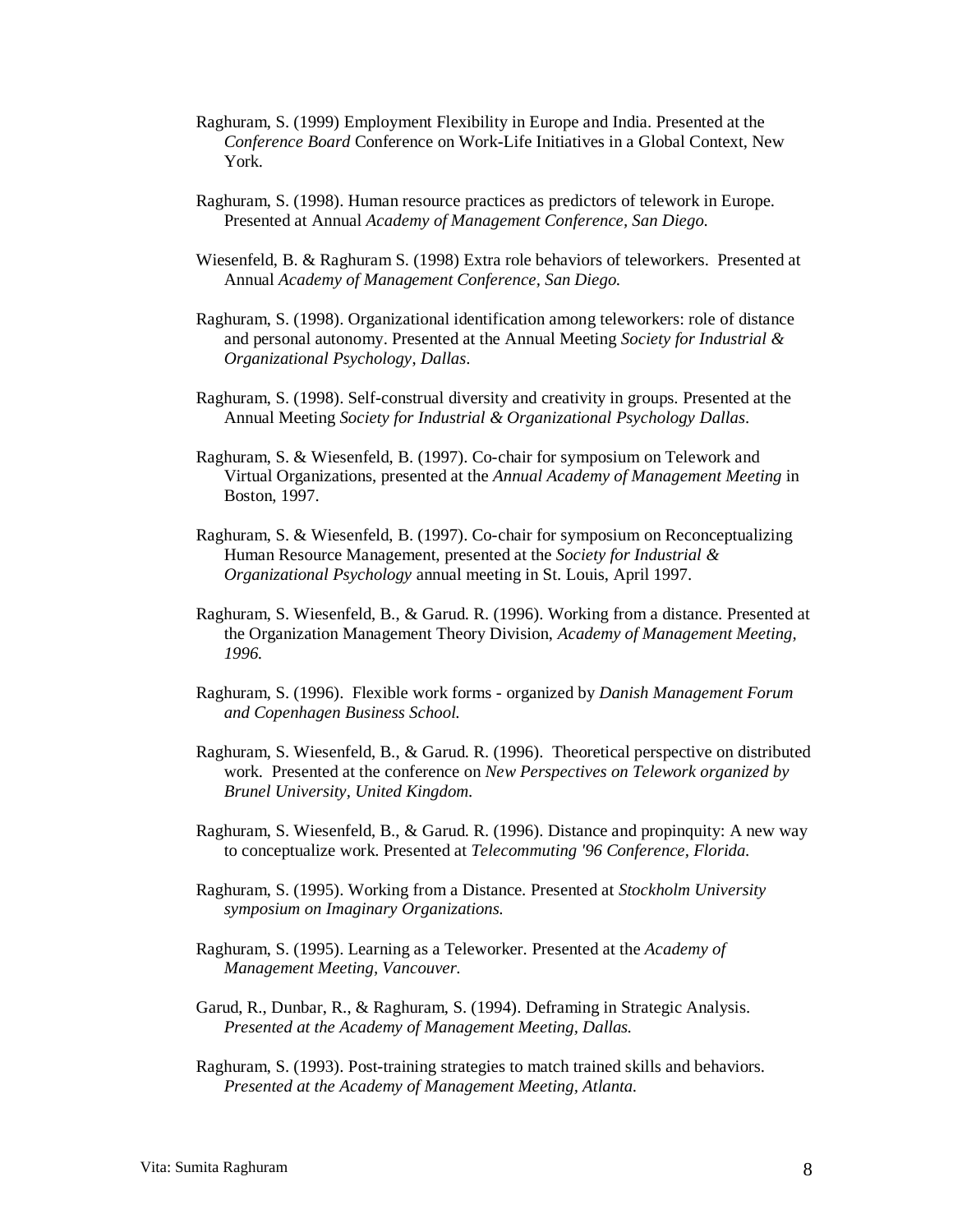- Raghuram, S. (1992). Linking staffing and training practices with business strategy. *Presented at the Academy of Management Meeting, Las Vegas.*
- Raghuram, S. (1992)*.* Linking training practices with business strategy to gain organizational support*. Presented at the Academy of Management Meeting, Las Vegas.*
- Bird, A., Beechler, S. & Raghuram, S. (1992). Linking business strategy and human resource management practices in multinational corporations: A theoretical framework. *Presented at Academy of Management Meeting, Las Vegas.*

Bird, A., Beechler, S. & Raghuram, S. (1991). Linking business strategy and human resource management. *Presented at the Academy of Management Meeting, Miami.* 

# **TEACHING**

Graduate and undergraduate (Pennsylvania State University)

- Graduate: Human Resource Management Seminar (business strategy and HRM, downsizing, performance management, selection and assessment, compensation); Research Methods (survey construction, data analysis, report preparation).
- Undergraduate: Staffing and Training, Current Issues in HRM.
- Travel embedded (undergrad and grad): HRM in China (in collaboration with Nanjing University), HRM in Sweden (in collaboration with Jonkoping University), HRM in hitech firms (travel to Silicon Valley firms).

### Graduate and undergraduate (Fordham University)

- Graduate: Human Resource Management, Principles of Management (included significant components of OB)
- Undergraduate: Staffing and Training, Principles of Management, International HRM
- Executive: Global Leadership

### Case development:

Teaching case: Management of Human Assets at Infosys (2001), available through European Case Clearing House.

# **ADMINISTRATIVE POSITIONS AT PENN STATE**

2017- Director of Undergraduate Studies for the School – representing School for all undergraduate issues. 2016- Chair of committee revising undergraduate curriculum.

# **PROFESSIONAL ACTIVITIES**

2017—Editorial Board: Journal of Vocational Behavior. 2011-2014: Member of Executive Committee, HR Division of Academy of Management: Awards and Junior Faculty Consortium.